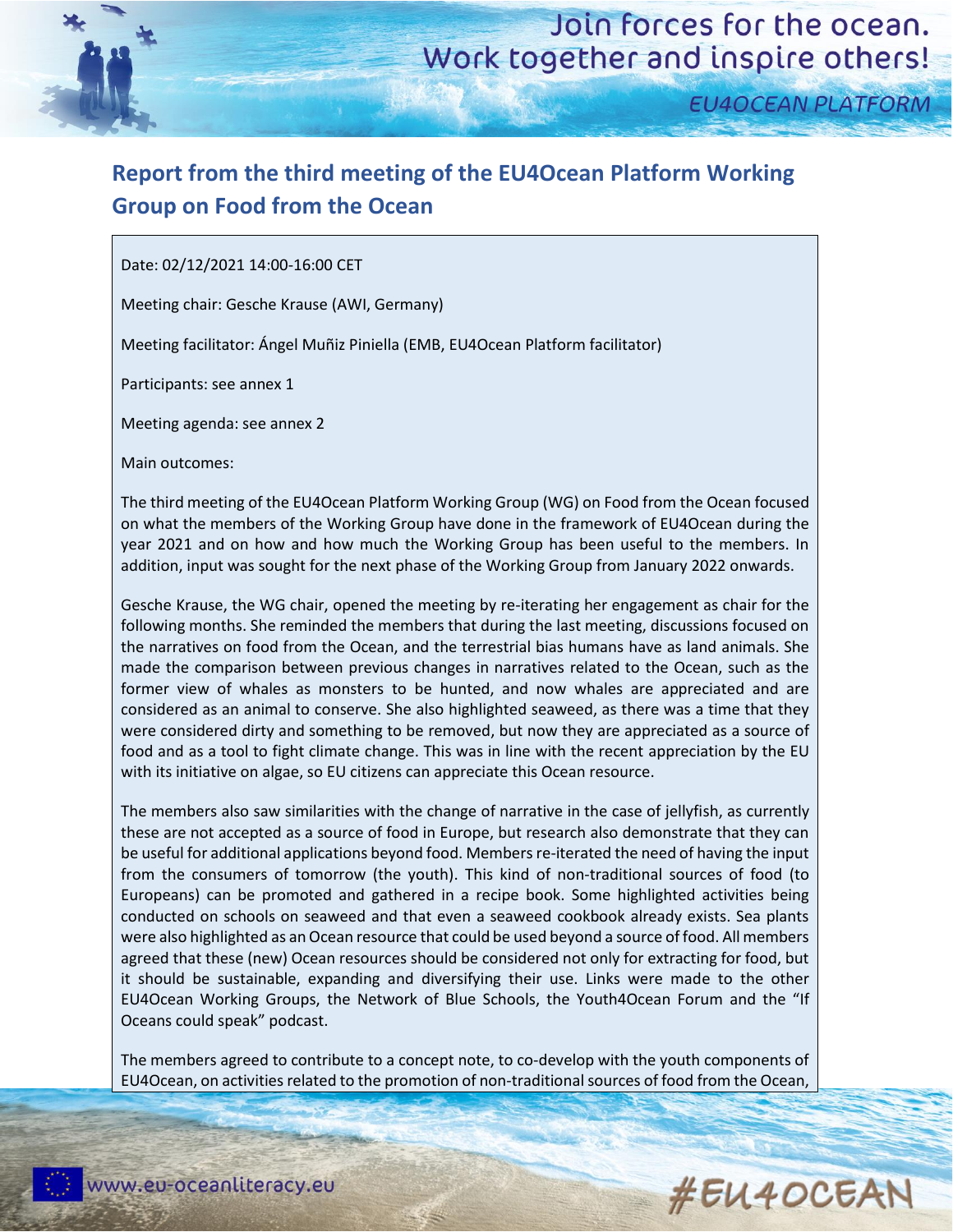# Join forces for the ocean. Work together and inspire others!

**EU4OCEAN PLATFORM** 

mainly seaweed, jellyfish and sea plants. They also agreed to explore the possibilities to present the outcomes of these activities at the EU4Ocean Ocean Literacy Summit in Spring 2022.

### **Background and summary of the EU4Ocean Plaftorm Working Group on Food from the Ocean third meeting**

To operationalize the [EU4Ocean Platform,](https://webgate.ec.europa.eu/maritimeforum/en/frontpage/1483) and bring its active group of organisations, initiatives and people closer together, three thematic Working Groups were established in September 2020. The themes of these Working Groups (WG) are Climate and Ocean, Food from the Ocean, and Healthy and Clean Ocean.

The third online meeting of the WG on Food from the Ocean, chaired and moderated by Gesche Krause (WG chair), took place on 2 December 2021.

WG members brainstormed on how the narrative could be changed for non-traditional sources of food from the Ocean, such as seaweed, jellyfish and sea plants. They highlighted the connections with the consumers of tomorrow and decided to investigate the possibility to launch an activity to present it at the EU4Ocean Ocean Literacy Summit in Spring 2022.

### **Annex 1**

### **EU4Ocean Platform members participating at the third meeting of the Working Group on Food from the Ocean**

| <b>WG member</b>          | <b>First Name</b> | <b>Last Name</b> |
|---------------------------|-------------------|------------------|
| <b>CSIC</b>               | Laura             | Prieto           |
| Nausicaa                  | Estelle           | Soulet           |
| Klaipeda University       | Jurate            | Lesutiene        |
| Klaipeda University       | Donata            | Overlinge        |
| AWI                       | Gesche            | Krause           |
| Genoa Aquarium Foundation | Antonio           | Di Natale        |
| ACTeon                    | Olga              | Mashkina         |
| Ecologic                  | Chiara            | Mazzetti         |
| <b>EMB</b>                | Ángel             | Muñiz Piniella   |
| Seascape Belgium          | Nathalie          | Van Isacker      |
| EurOcean                  | Margherita        | Zorgno           |